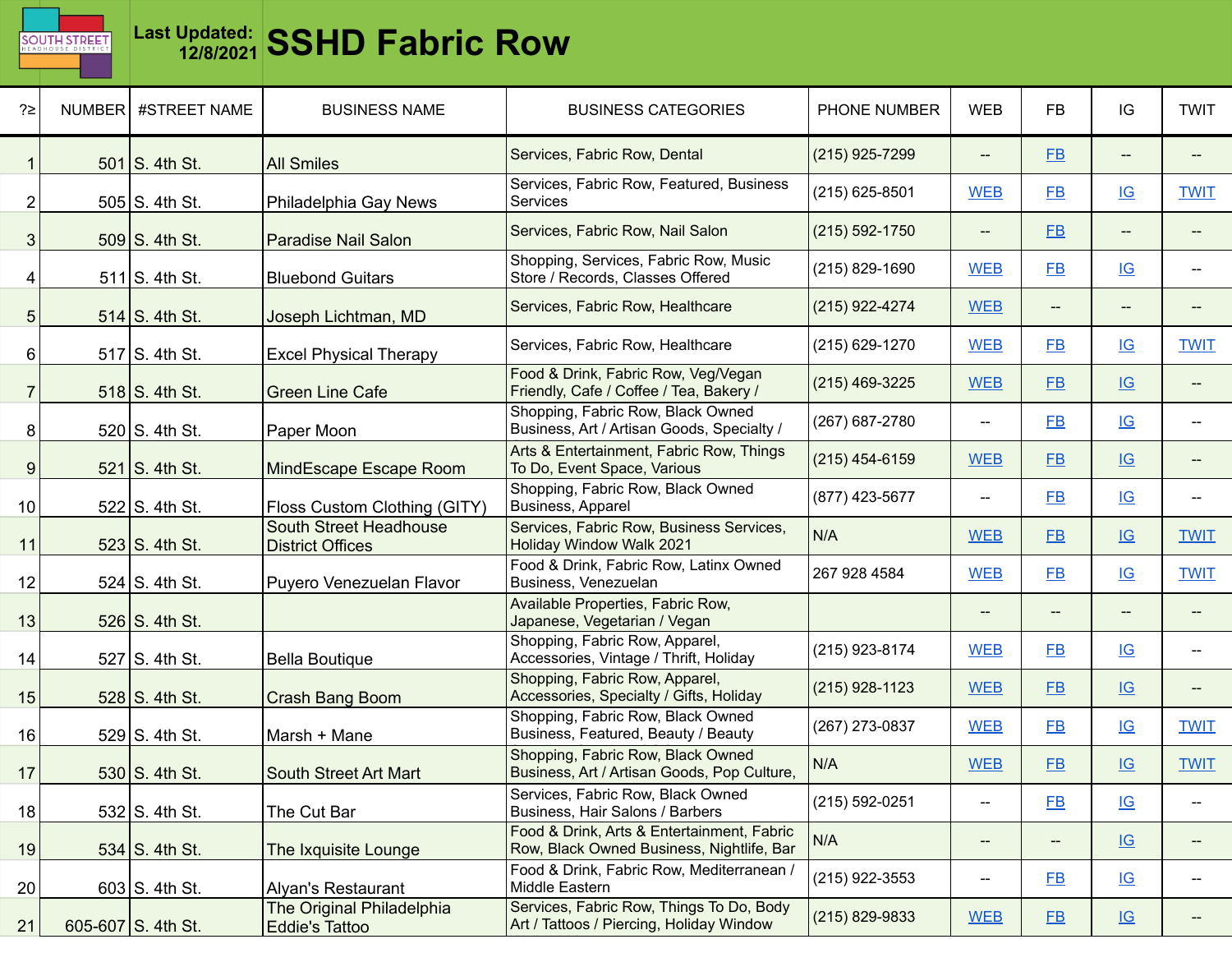

| ?≥ | NUMBER | #STREET NAME     | <b>BUSINESS NAME</b>          | <b>BUSINESS CATEGORIES</b>                                                                                             | PHONE NUMBER   | <b>WEB</b>                                          | <b>FB</b>      | IG                        | <b>TWIT</b>                         |
|----|--------|------------------|-------------------------------|------------------------------------------------------------------------------------------------------------------------|----------------|-----------------------------------------------------|----------------|---------------------------|-------------------------------------|
| 22 |        | $608$ S. 4th St. | <b>VACANT</b>                 | <b>Available Properties</b>                                                                                            |                | $\hspace{0.05cm} -\hspace{0.05cm} -\hspace{0.05cm}$ | --             | $\overline{\phantom{a}}$  |                                     |
| 23 |        | 609 S. 4th St.   | The Nail Spa Bar              | Services, Fabric Row, Nail Salon, Spa<br><b>Services</b>                                                               | (267) 498-8680 | <b>WEB</b>                                          | $E$ B          | IG                        |                                     |
| 24 |        | $610$ S. 4th St. | No Ka Oi Tiki Tattoo          | Services, Fabric Row, Things To Do, Body<br>Art / Tattoos / Piercing, Holiday Window                                   | (267) 925-1799 | <b>WEB</b>                                          | <b>FB</b>      | IG                        |                                     |
| 25 |        | $611$ S. 4th St. |                               |                                                                                                                        | N/A            | $\overline{\phantom{a}}$                            | --             | IG                        |                                     |
| 26 |        | $612$ S. 4th St. | S & N Spa & Nail Bar          | Services, Fabric Row, Nail Salon, Spa<br>Services                                                                      | (267) 457-2132 | $\overline{\phantom{a}}$                            | F <sub>B</sub> | $\hspace{0.05cm} \dashv$  |                                     |
| 27 |        | $613$ S. 4th St. | Cilantro                      | Food & Drink, Fabric Row, Mediterranean /<br>Middle Eastern, Vegetarian / Vegan                                        | (267) 761-9609 | <b>WEB</b>                                          | FB             | IG                        |                                     |
| 28 |        | $614$ S. 4th St. | <b>UPS Store</b>              | Services, Fabric Row, Business Services                                                                                | (215) 733-9200 | <b>WEB</b>                                          | FB             | IG                        | <b>TWIT</b>                         |
| 29 |        | $616$ S. 4th St. | G-Strength                    | Services, Fabric Row, Fitness / Yoga                                                                                   | (267) 269-4331 | <b>WEB</b>                                          | $E$ B          | IG                        | $\hspace{0.05cm}$ $\hspace{0.05cm}$ |
| 30 |        | $617$ S. 4th St. | Mutt Airbrush and Art Supply  | Shopping, Fabric Row, Black Owned<br>Business, Featured, Art Supplies, Specialty                                       | (601) 389-7690 | <b>WEB</b>                                          | $E$ B          | IG                        |                                     |
| 31 |        | $617$ S. 4th St. | <b>Tattoo Threadz</b>         | Shopping, Services, Fabric Row, Black<br>Owned Business, Apparel, Art / Artisan                                        | (215) 715-4984 | <b>WEB</b>                                          | $E$ B          | IG                        |                                     |
| 32 |        | $619$ S. 4th St. | <b>VACANT</b>                 | <b>Available Properties</b>                                                                                            |                | $\overline{\phantom{a}}$                            | --             | --                        |                                     |
| 33 |        | $620$ S. 4th St. | <b>Urban Princess</b>         | Shopping, Fabric Row, Featured, Specialty /<br>Gifts, Apparel, Accessories, Holiday                                    | (267) 909-8317 | <b>WEB</b>                                          | <b>FB</b>      | IG                        | --                                  |
| 34 |        | $621$ S. 4th St. | Philadelphia Eddie's Tattoo   | Services, Fabric Row, Things To Do, Body<br>Art / Tattoos / Piercing, Holiday Window                                   | (215) 922-7384 | <b>WEB</b>                                          | FB             | IG                        | $\overline{\phantom{a}}$            |
| 35 |        | $622$ S. 4th St. | U. S. Post Office             | Services, Fabric Row, Business Services                                                                                | (215) 923-8295 | <b>WEB</b>                                          | $E$ B          | $\underline{\mathsf{IG}}$ |                                     |
| 36 |        | $623$ S. 4th St. | <b>VACANT</b>                 | <b>Available Properties</b>                                                                                            |                | $\hspace{0.05cm}$ $\hspace{0.05cm}$                 | --             | --                        |                                     |
| 37 |        | $626$ S. 4th St. | <b>Infinite Body Piercing</b> | Services, Shopping, Fabric Row, Things To<br>Do, Body Art / Tattoos / Piercing, Holiday                                | (215) 923-7335 | <b>WEB</b>                                          | $E$ B          | $\underline{\mathsf{IG}}$ | <b>TWIT</b>                         |
| 38 |        | $627$ S. 4th St. | <b>Body Graphics</b>          | Services, Fabric Row, Things To Do, Body<br>Art / Tattoos / Piercing                                                   | (215) 625-9777 | <b>WEB</b>                                          | $E$ B          | $\underline{\mathsf{IG}}$ |                                     |
| 39 |        | $628$ S. 4th St. |                               |                                                                                                                        |                | $\hspace{0.05cm} \dashv$                            | --             | --                        |                                     |
| 40 |        | $629$ S. 4th St. | Queen Village Food Market     | Food & Drink, Fabric Row, Convenience<br>Store, Fast Food / Deli / Diners, Breakfast /                                 | (215) 625-2405 | <b>WEB</b>                                          | $E$ B          | $\underline{\mathsf{IG}}$ | $\overline{\phantom{a}}$            |
| 41 |        | 630 $S.$ 4th St. | <b>Wholesome Organic</b>      | Food & Drink, Fabric Row, Convenience<br>Store, Fast Food / Deli / Diners, Breakfast /                                 | (516) 787-9271 | $\overline{\phantom{a}}$                            | --             | --                        |                                     |
| 42 |        | 700 S. 4th St.   |                               | Food & Drink, Fabric Row, Fast Food / Deli<br>Famous 4th Street Delicatessen  / Diners, Sandwiches, Breakfast / Brunch | (215) 922-3274 | <b>WEB</b>                                          | $E$ B          | $\underline{\mathsf{IG}}$ |                                     |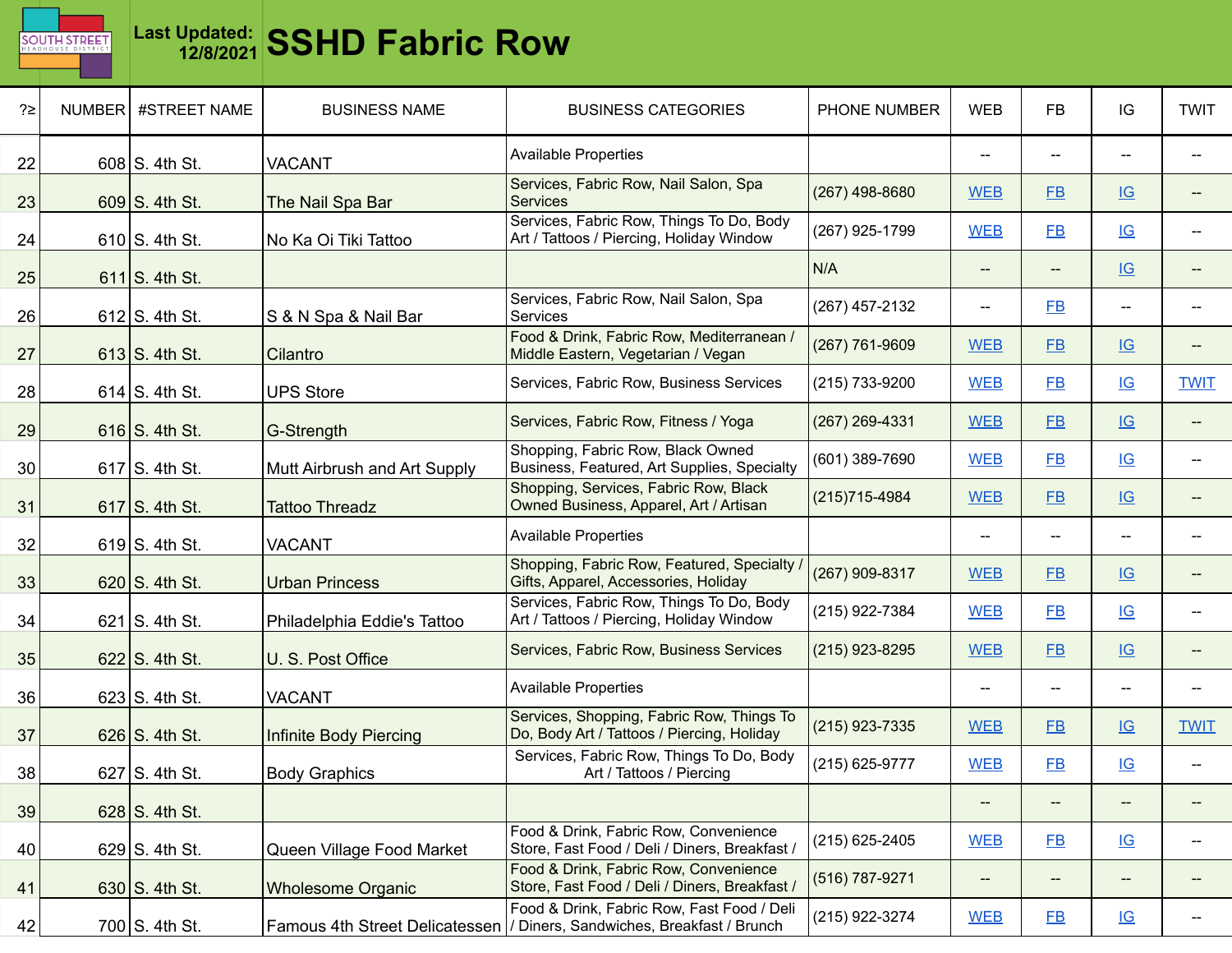

| ?≥ | NUMBER | #STREET NAME     | <b>BUSINESS NAME</b>                 | <b>BUSINESS CATEGORIES</b>                                                             | PHONE NUMBER   | <b>WEB</b>                                          | <b>FB</b>      | IG                                                  | <b>TWIT</b>                         |
|----|--------|------------------|--------------------------------------|----------------------------------------------------------------------------------------|----------------|-----------------------------------------------------|----------------|-----------------------------------------------------|-------------------------------------|
| 43 |        | 701 S. 4th St.   | Southwark                            | Food & Drink, Fabric Row, American, BBQ /<br>Southern                                  | (267) 930-8538 | <b>WEB</b>                                          | $E$ B          | IG                                                  | <b>TWIT</b>                         |
| 44 |        | 703 S. 4th St.   |                                      |                                                                                        |                |                                                     | $-$            | $\overline{\phantom{a}}$                            |                                     |
| 45 |        | 704 S. 4th St.   | <b>Lightbox Cafe</b>                 | Food & Drink, Fabric Row, Latinx Owned<br>Business, Veg/Vegan Friendly, Healthy /      | (267) 687-1649 | <b>WEB</b>                                          | <b>FB</b>      | IG                                                  |                                     |
| 46 |        | 705 S. 4th St.   | Ambra Restaurant                     | Food & Drink, Fabric Row, Italian, Cafe /<br>Coffee / Tea, Dessert / Smoothies         | (267) 858-9232 | <b>WEB</b>                                          | <b>FB</b>      | IG                                                  |                                     |
| 47 |        | $706$ S. 4th St. | Wise Guy Tech                        | Services, Shopping, Fabric Row, Tech /<br>Creative                                     | (267) 580-9473 | <b>WEB</b>                                          | $E$ B          | IG                                                  |                                     |
| 48 |        | 707 $S.$ 4th St. | The Merrygold Shop                   | Shopping, Fabric Row, Featured, Art /<br>Artisan Goods, Specialty / Gifts, Holiday     | N/A            | <b>WEB</b>                                          | $- -$          | IG                                                  |                                     |
| 49 |        | $708$ S. 4th St. | PHL*Fit                              | Services, Fabric Row, Fitness / Yoga,<br><b>Classes Offered</b>                        | N/A            | $\hspace{0.05cm} -\hspace{0.05cm} -\hspace{0.05cm}$ | --             | $\hspace{0.05cm} -\hspace{0.05cm} -\hspace{0.05cm}$ |                                     |
| 50 |        | $709$ S. 4th St. | <b>Brickbat Books</b>                | Shopping, Fabric Row, Bookstore, Holiday<br>Window Walk 2021                           | (215) 592-1207 | <b>WEB</b>                                          | F <sub>B</sub> | IG                                                  |                                     |
| 51 |        | 710 S. 4th St.   | <b>PLR Lashes &amp; Esthetics</b>    | Services, Fabric Row, Spa Services, Beauty<br><b>Beauty Supplies</b>                   | N/A            | $\overline{\phantom{a}}$                            | --             | IG                                                  |                                     |
| 52 |        | $711$ S. 4th St. |                                      | Shopping, Fabric Row, Music Store /<br>Records                                         |                | $-$                                                 | --             | $\hspace{0.05cm} -\hspace{0.05cm} -\hspace{0.05cm}$ |                                     |
| 53 |        | $712$ S. 4th St. | Maryanne S. Ritter Jewelers          | Shopping, Fabric Row, Fine Jewelery                                                    | (215) 922-0512 | <b>WEB</b>                                          | $- -$          | IG                                                  |                                     |
| 54 |        | $713$ S. 4th St. | JuJu Salon & Organics                | Services, Fabric Row, Hair Salons /<br>Barbers, Nail Salon, Spa Services, Holiday      | (215) 238-6080 | <b>WEB</b>                                          | <b>FB</b>      | IG                                                  |                                     |
| 55 |        | 714 $S.$ 4th St. | <b>BeerLOVE</b>                      | Food & Drink, Shopping, Fabric Row,<br>Nightlife, Bar / Pub / Lounge, Beer / Wine      | (267) 930-7859 | <b>WEB</b>                                          | FB             | $\underline{\mathsf{IG}}$                           | <b>TWIT</b>                         |
| 56 |        | $716$ S. 4th St. | Yowie                                | Shopping, Fabric Row, Black Owned<br>Business, Home Goods / Décor, Apparel,            | (215) 868-7379 | <b>WEB</b>                                          | $E$ B          | IG                                                  | <b>TWIT</b>                         |
| 57 |        | $719$ S. 4th St. | <b>Essene Market and Café</b>        | Services, Fabric Row, Veg/Vegan Friendly,<br>Grocery                                   | (215) 922-1146 | <b>WEB</b>                                          | <b>FB</b>      | $\hspace{0.05cm} -\hspace{0.05cm} -\hspace{0.05cm}$ |                                     |
| 58 |        | $720$ S. 4th St. | Queen Village Bicycles               | Shopping, Services, Fabric Row, Featured,<br>Bike / Skate / Sport, Holiday Window Walk | (267) 227-4982 | <b>WEB</b>                                          | $E$ B          | IG                                                  |                                     |
| 59 |        | $721$ S. 4th St. |                                      | <b>Fabric Row</b>                                                                      |                |                                                     |                |                                                     |                                     |
| 60 |        | $722$ S. 4th St. | Three Trees Fine Art & Framing       | Services, Shopping, Fabric Row, Art<br>Supplies, Art / Artisan Goods, Holiday          | (215) 922-4533 | <b>WEB</b>                                          | $E$ B          | $\hspace{0.05cm} \dashv$                            |                                     |
| 61 |        | 723 S. 4th St.   |                                      | <b>Fabric Row</b>                                                                      |                | $-\!$                                               | ÷              | $-\!$                                               |                                     |
| 62 |        | $724$ S. 4th St. | Maxie's Daughter                     | Shopping, Services, Fabric Row, Fabric<br><b>Stores</b>                                | (215) 829-2226 | <b>WEB</b>                                          | $E$ B          | IG                                                  | $\hspace{0.05cm}$ $\hspace{0.05cm}$ |
| 63 |        | $725$ S. 4th St. | Estate Antique & Oriental Rug<br>Co. | Shopping, Fabric Row, Antiques, Home<br>Goods / Décor                                  | (215) 913-7443 | <b>WEB</b>                                          | E              | $\underline{\mathsf{IG}}$                           |                                     |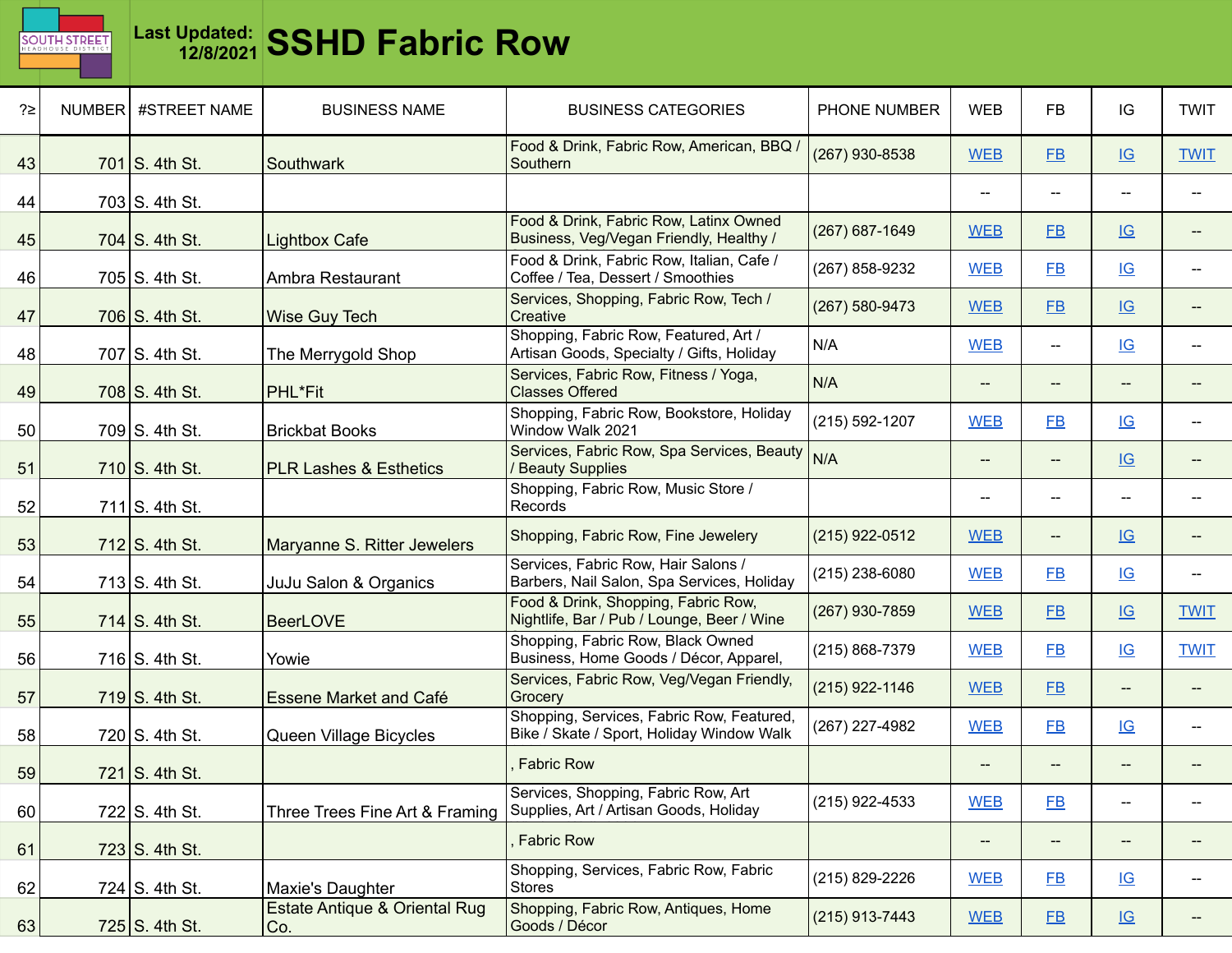

| ?≥ | NUMBER #STREET NAME    | <b>BUSINESS NAME</b>                         | <b>BUSINESS CATEGORIES</b>                                                            | PHONE NUMBER     | <b>WEB</b>               | <b>FB</b>      | IG                                                  | <b>TWIT</b>              |
|----|------------------------|----------------------------------------------|---------------------------------------------------------------------------------------|------------------|--------------------------|----------------|-----------------------------------------------------|--------------------------|
| 64 | 727 S. 4th St.         | <b>Bus Stop Boutique</b>                     | Shopping, Fabric Row, Shoes, Holiday<br>Window Walk 2021                              | (215) 627-2357   | <b>WEB</b>               | $E$ B          | IG                                                  |                          |
| 65 | 728 S. 4th St.         | Fabriq Spa                                   | Services, Fabric Row, Spa Services, Health<br>Wellness                                | (215) 922-3235   | <b>WEB</b>               | $E$ B          | IG                                                  |                          |
| 66 | 729 S. 4th St.         | <b>Walter Pine Floral Studio</b>             | Shopping, Services, Fabric Row, Florist,<br>Live Plants, Specialty / Gifts, Holiday   | (267) 519-0120   | <b>WEB</b>               | FB             | IG                                                  |                          |
| 67 | $731$ S. 4th St.       | <b>Solano's Furniture Restoration</b><br>Inc | Services, Fabric Row, Furniture /<br><b>Upholstery</b>                                | $(215)$ 625-8888 | <b>WEB</b>               | --             | $\hspace{0.05cm} -\hspace{0.05cm} -\hspace{0.05cm}$ |                          |
| 68 | $732$ S. 4th St.       | Digital Underground                          | Shopping, Fabric Row, Music Store /<br>Records, Specialty / Gifts                     | (215) 925-9259   | <b>WEB</b>               | <b>FB</b>      | $\overline{\phantom{a}}$                            | <b>TWIT</b>              |
| 69 | $732$ S. 4th St.       | <b>Vinyl Altar</b>                           | Shopping, Fabric Row, Music Store /<br>Records, Specialty / Gifts, Holiday Window     | (215) 925-9259   | <b>WEB</b>               | FB             | IG                                                  | <b>TWIT</b>              |
| 70 | 732 S. 4th St.         | Dark Depths Games                            | Shopping, Arts & Entertainment, Fabric<br>Row, Things To Do, Board Games, Event       | (215) 925-9259   | <b>WEB</b>               | FB             | IG                                                  |                          |
| 71 | $733$ S. 4th St.       | <b>Henck Design</b>                          | Services, Fabric Row, Interior Design,<br>Home Goods / Décor, Furniture / Upholstery  | (215) 239-3045   | <b>WEB</b>               | <b>FB</b>      | IG                                                  | <b>TWIT</b>              |
| 72 | 734 $S.$ 4th St.       | Perry & Perry Law Offices                    | Services, Fabric Row, Legal                                                           | (215) 922-2094   | $\overline{\phantom{a}}$ | --             | --                                                  |                          |
| 73 | 736 $S.$ 4th St.       | <b>DCG Styling Studio</b>                    | Services, Fabric Row, Hair Salons /<br>Barbers, Beauty / Beauty Supplies, Classes     | (215) 625-2654   | <b>WEB</b>               | <b>FB</b>      | IG                                                  |                          |
| 74 | $737$ S. 4th St.       | Fleishman Fabrics & Supplies                 | Shopping, Services, Fabric Row, Fabric<br>Stores, Dry Cleaners / Laundromat, Tailor / | (215) 925-1113   | <b>WEB</b>               | <b>FB</b>      | IG                                                  |                          |
| 75 | 738 S. 4th St.         | <b>John's Custom Drapery</b><br>Workroom     | Services, Shopping, Fabric Row, Interior<br>Design, Home Goods / Décor, Furniture /   | (215) 627-0297   | $\overline{\phantom{a}}$ | --             | --                                                  |                          |
| 76 | 739 S. 4th St.         | <b>Cactus Collective</b>                     | Shopping, Fabric Row, Temporarily Closed,<br>Vintage / Thrift, Apparel, Accessories   | (609) 980-0285   | <b>WEB</b>               | FB             | IG                                                  |                          |
| 77 | 740 S. 4th St.         | <b>Baked Sunless Tanning</b>                 | Services, Fabric Row, Spa Services,<br>Holiday Window Walk 2021                       | (267) 639-4022   | <b>WEB</b>               | $E$ B          | IG                                                  |                          |
| 78 | 741 $\vert$ S. 4th St. | <b>Follicle Studio</b>                       | Services, Fabric Row, Hair Salons / Barbers                                           | (215) 564-9099   | $-$                      | F <sub>B</sub> | IG                                                  | $\overline{\phantom{a}}$ |
| 79 | 742 $\vert$ S. 4th St. | Moon + Arrow                                 | Shopping, Fabric Row, Apparel,<br>Accessories, Home Goods / Décor, Holiday            | (215) 469-1448   | <b>WEB</b>               | <b>FB</b>      | IG                                                  | <b>TWIT</b>              |
| 80 | 743 S. 4th St.         | <b>Fitz and Starts</b>                       | Food & Drink, Fabric Row, Nightlife,<br>Veg/Vegan Friendly, Bakery / Pastries, Cafe   | (215) 278-2736   | <b>WEB</b>               | $E$ B          | IG                                                  |                          |
| 81 | 744 S. 4th St.         | <b>Philly Vintage Bazaar</b>                 | Shopping, Fabric Row, Featured, Vintage /<br>Thrift, Home Goods / Décor               | (215) 339-0975   | <b>WEB</b>               | $-\!$          | $\underline{\mathsf{IG}}$                           | --                       |
| 82 | 745 S. 4th St.         | 4th Street Nails                             | Services, Fabric Row, Nail Salon                                                      | (215) 238-1448   | $- -$                    | E              | $\overline{\phantom{a}}$                            |                          |
| 83 | 746 S. 4th St.         | Paradigm Gallery + Studio                    | Arts & Entertainment, Fabric Row, Things<br>To Do, Galleries, Art / Artisan Goods,    | (267) 266-0073   | <b>WEB</b>               | E              | IG                                                  | <b>TWIT</b>              |
| 84 | 747-749 S. 4th St.     | <b>VACANT</b>                                | <b>Available Properties</b>                                                           |                  | $\hspace{0.05cm} \dashv$ | --             | $\hspace{0.05cm} \dashv$                            |                          |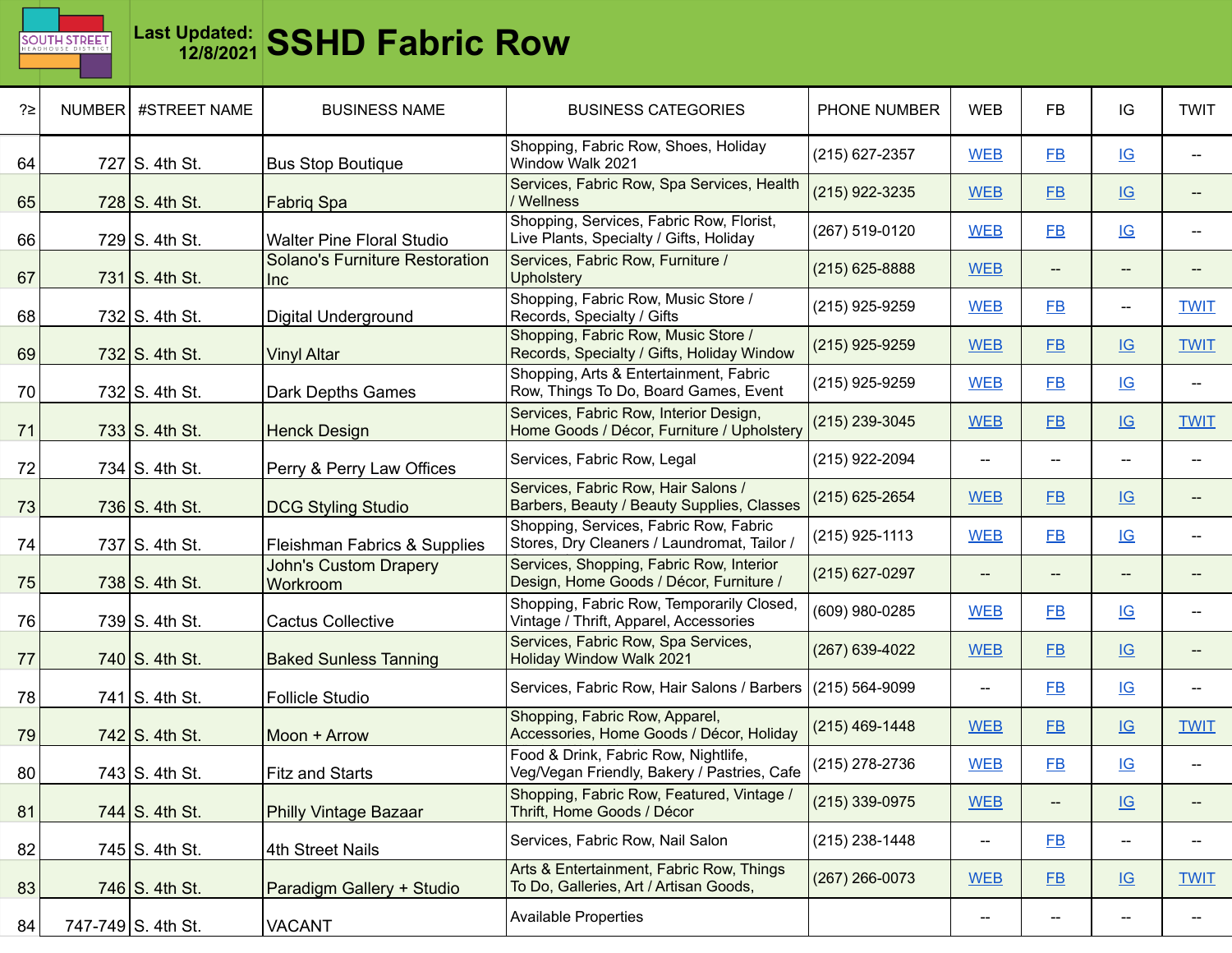

| ?≥  | NUMBER #STREET NAME | <b>BUSINESS NAME</b>                   | <b>BUSINESS CATEGORIES</b>                                                        | PHONE NUMBER     | <b>WEB</b>               | <b>FB</b>                                           | IG                        | <b>TWIT</b>              |
|-----|---------------------|----------------------------------------|-----------------------------------------------------------------------------------|------------------|--------------------------|-----------------------------------------------------|---------------------------|--------------------------|
| 85  | 748 S. 4th St.      | Jack B. Fabrics                        | Shopping, Fabric Row, Fabric Stores,<br>Holiday Window Walk 2021                  | (215) 925-2991   | <b>WEB</b>               | FB                                                  | $\underline{\mathsf{IG}}$ | --                       |
| 86  | 750 S. 4th St.      | Oxymoron                               | Shopping, Services, Fabric Row, Black<br>Owned Business, Apparel, Fabric Stores,  | (267) 870-7510   | <b>WEB</b>               | <b>FB</b>                                           | IG                        | $\overline{\phantom{a}}$ |
| 87  | 751 S. 4th St.      | <b>Baldwin Fine Custom Tailor</b>      | Services, Fabric Row, Black Owned<br>Business, Featured, Tailor / Sewing /        | $(215)$ 627-7668 | $-\!$                    | FB                                                  | $\underline{\mathsf{IG}}$ | --                       |
| 88  | 752 S. 4th St.      | <b>Ground Zero South</b>               | Services, Fabric Row, Hair Salons / Barbers                                       | (215) 925-4222   | <b>WEB</b>               | FB                                                  | $\underline{\mathsf{IG}}$ | <b>TWIT</b>              |
| 89  | 756 $S.$ 4th St.    |                                        |                                                                                   |                  | $\qquad \qquad -$        |                                                     | $\overline{\phantom{a}}$  |                          |
| 90  | 757 S. 4th St.      | Phuong's Tailor and Fabrics            | Services, Shopping, Fabric Row, Fabric<br>Stores, Tailor / Sewing / Alterations   | (215) 551-6704   | --                       | <b>FB</b>                                           | IG                        | $\overline{\phantom{a}}$ |
| 91  | 758 S. 4th St.      | <b>Steel Pony</b>                      | Shopping, Fabric Row, Apparel,<br>Accessories, Holiday Window Walk 2021           | $(215)$ 467-6065 | <b>WEB</b>               | <b>FB</b>                                           | IG                        | --                       |
| 92  | 759 S. 4th St.      | <b>VACANT</b>                          | <b>Available Properties</b>                                                       |                  | $\overline{\phantom{a}}$ | $\hspace{0.05cm} -\hspace{0.05cm} -\hspace{0.05cm}$ | $\overline{\phantom{a}}$  | --                       |
| 93  | 760 S. 4th St.      | Hairs 2 U Wig Bank                     | Shopping, Services, Fabric Row, Black<br>Owned Business, Hair Salons / Barbers,   | (215) 922-2119   | <b>WEB</b>               | $E$ B                                               | $\underline{\mathsf{IG}}$ | Ξ.                       |
| 94  | 761 S. 4th St.      | The Magical Woodsman                   | Shopping, Fabric Row, Live Plants, Home<br>Goods / Décor, Specialty / Gifts       | (215) 644-9932   | <b>WEB</b>               | <b>FB</b>                                           | IG                        | --                       |
| 95  | 764 S. 4th St.      | Philadelphia Visionary Arts<br>Gallery | Arts & Entertainment, Fabric Row, Things<br>To Do, Galleries, Art / Artisan Goods | (267) 886-8606   | <b>WEB</b>               | FB                                                  | $\underline{\mathsf{IG}}$ | --                       |
| 96  | 765 S. 4th St.      | Red Hook Coffee & Tea                  | Food & Drink, Fabric Row, Veg/Vegan<br>Friendly, Cafe / Coffee / Tea, Breakfast / | (215) 923-0178   | <b>WEB</b>               | <b>FB</b>                                           | IG                        | $\overline{\phantom{a}}$ |
| 97  | 766 S. 4th St.      | <b>HairStory La Femme</b>              | Services, Fabric Row, Black Owned<br>Business, Hair Salons / Barbers, Beauty /    | (267) 536-5279   | <b>WEB</b>               | <b>FB</b>                                           | IG                        | --                       |
| 98  | 767 S. 4th St.      | Something Spunky Childcare             | Services, Fabric Row, Daycare, Education                                          | (215) 594-3382   | <b>WEB</b>               | $E$ B                                               | IG                        | --                       |
| 99  | $770$ S. 4th St.    | <b>Tiny Towne Academy</b>              | Services, Fabric Row, Black Owned<br>Business, Daycare                            | (267) 773-7515   | <b>WEB</b>               | $\qquad \qquad -$                                   | $\underline{\mathsf{IG}}$ | Ξ.                       |
| 100 | $771$ S. 4th St.    | <b>Anh Custom Tailors</b>              | Services, Fabric Row, Tailor / Sewing /<br>Alterations, Fabric Stores             | (215) 733-9214   | <b>WEB</b>               | <b>FB</b>                                           | $\underline{\mathsf{IG}}$ | $\overline{a}$           |
| 101 | $776$ S. 4th St.    | <b>Wiccaco Market</b>                  | Services, Fabric Row, Featured, Fast Food<br>/ Deli / Diners, Grocery             | (215) 922-7735   | $- -$                    |                                                     | --                        |                          |
| 102 | 801 S. 4th St.      | <b>B. Wilk Fabrics</b>                 | Shopping, Fabric Row, Fabric Stores,<br><b>Interior Design</b>                    | (215) 627-1146   | <b>WEB</b>               | $E$ B                                               | $\underline{\mathsf{IG}}$ | --                       |
| 103 | 804 S. 4th St.      | Practice Yoga Studio                   | Services, Fabric Row, Fitness / Yoga                                              | (215) 755-3268   | <b>WEB</b>               | E                                                   | $\underline{\mathsf{IG}}$ | --                       |
| 104 | $813$ S. 4th St.    | 20/20 Visual Media                     | Services, Fabric Row, Business Services                                           | (267) 639-6515   | <b>WEB</b>               | $E$ B                                               | $\underline{\mathsf{IG}}$ | <b>TWIT</b>              |
| 105 | $815$ S. 4th St.    | <b>Tattoo One Five</b>                 | Services, Fabric Row, Things To Do, Body<br>Art / Tattoos / Piercing              | (215) 664-9444   | <b>WEB</b>               | $\hspace{0.05cm} \dashrightarrow$                   | $\underline{\mathsf{IG}}$ | --                       |